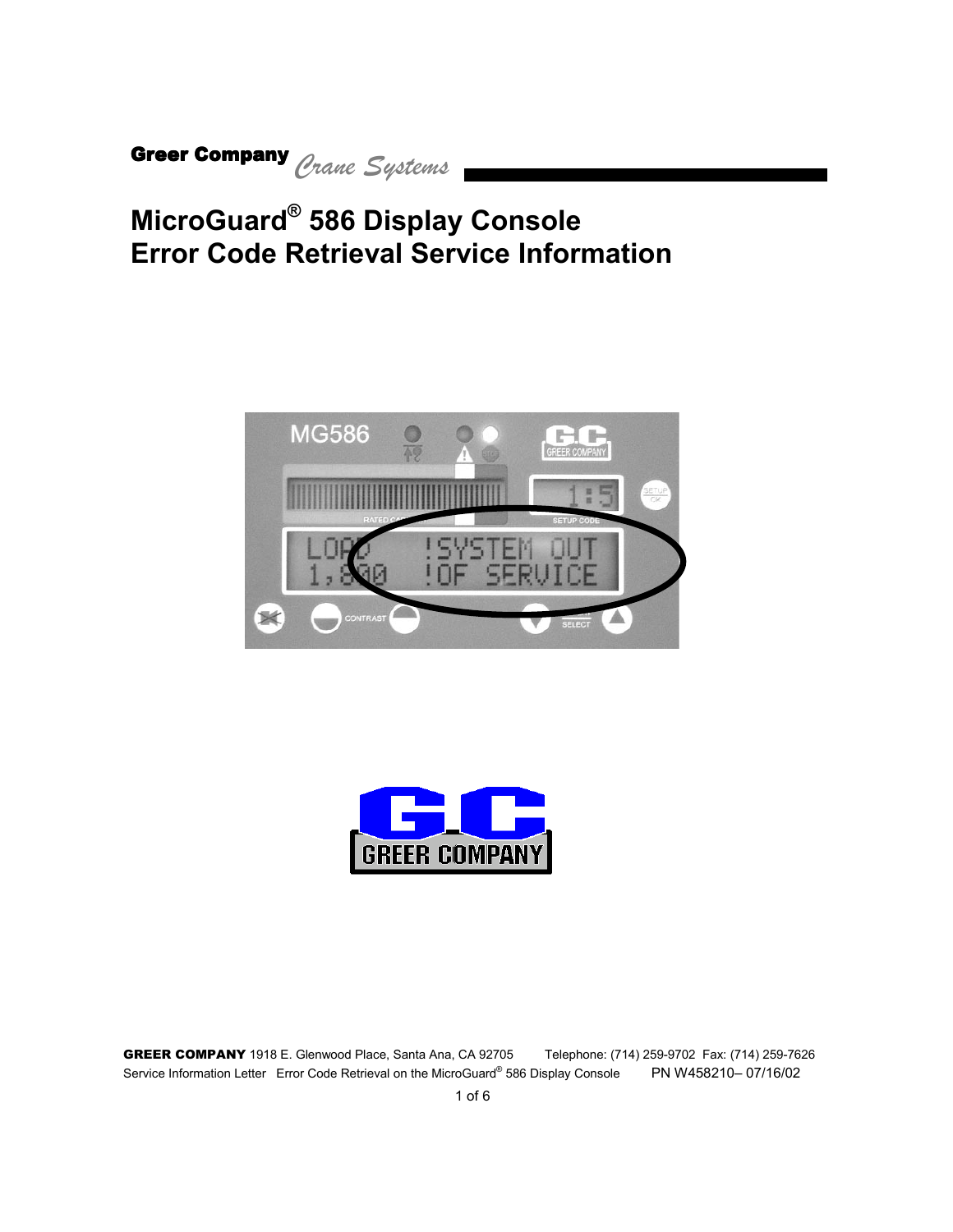#### **CONTENTS**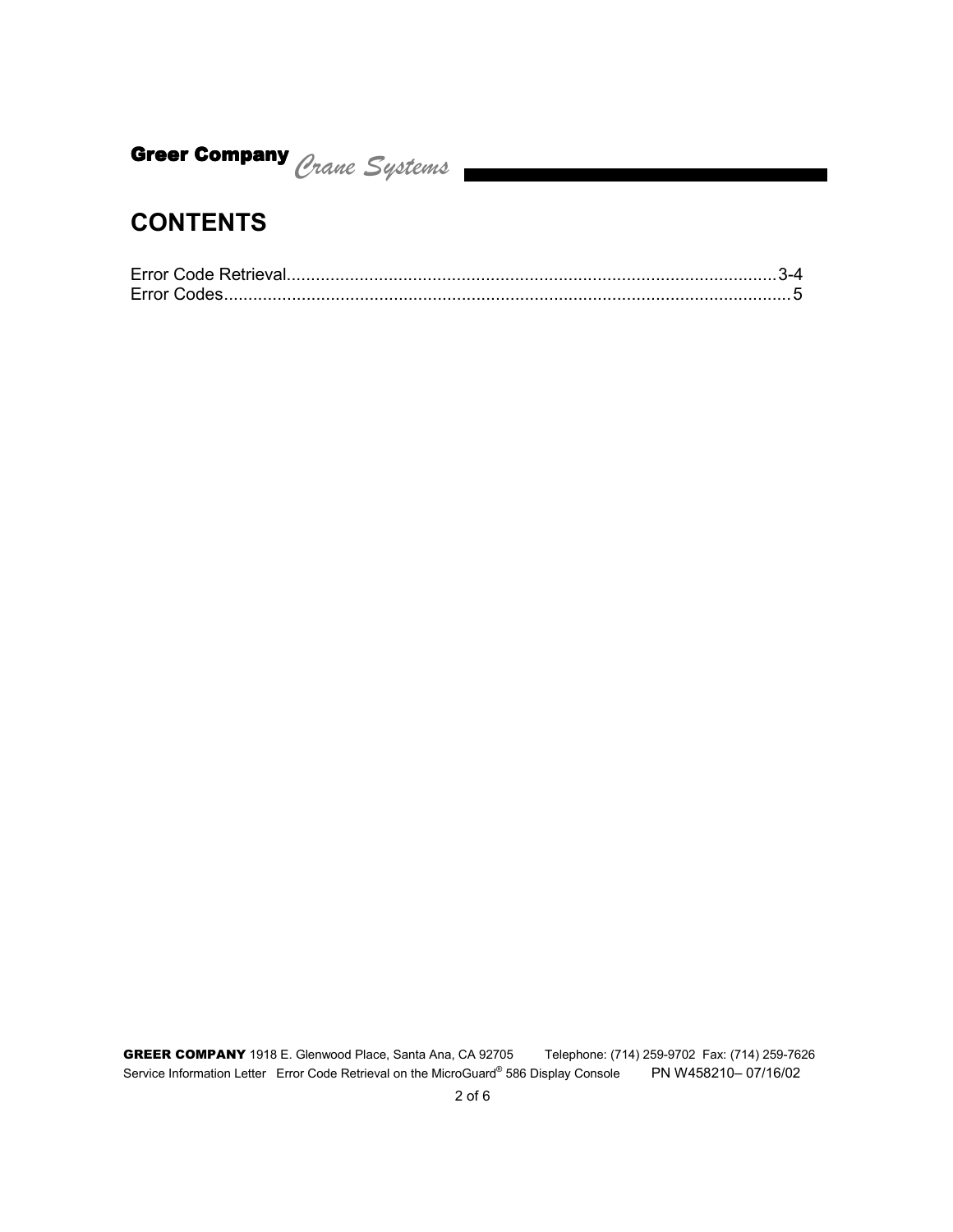#### **Service Information MicroGuard® 586 Display Console Error Code Retrieval**

The MicroGuard® 586 Display Console used in conjunction with the 500 or 500R computer is capable of producing Grouped Error Codes, which are used as troubleshooting tools to assist in pinpointing problem areas. These error codes are located in the following four groups:

**"A" Group-** is designed for all analog sensor inputs. These functions must operate within a specific range of output outlined in the program instructions; if not within the expected range called for, the computer will produce a fault code "A XXX." This code when compared to the error code chart will lead to a specific sensor to check out.

**"B" Group-** is intended to monitor internal voltage feeds, such as the ATB input/output circuit and transducer inputs.

**"C" Group-** monitors the memory modules of the computer. The part of this group that is user-serviceable is the Executive Program Chip, which is changeable.

**"D" Group-** refers to Load Chart (or Duty Chart) as it applies to specific sensor inputs. If one of the analog sensors is producing signals that are out of the specific voltage criteria, the computer will not be able to find a specific load chart to match this criteria. This code is usually accompanied by an analog or "A" code.

When an error is noted, the display will read: "System Out of Service" or "System Fault," as shown.



GREER COMPANY 1918 E. Glenwood Place, Santa Ana, CA 92705 Telephone: (714) 259-9702 Fax: (714) 259-7626 Service Information Letter Error Code Retrieval on the MicroGuard® 586 Display Console PN W458210– 07/16/02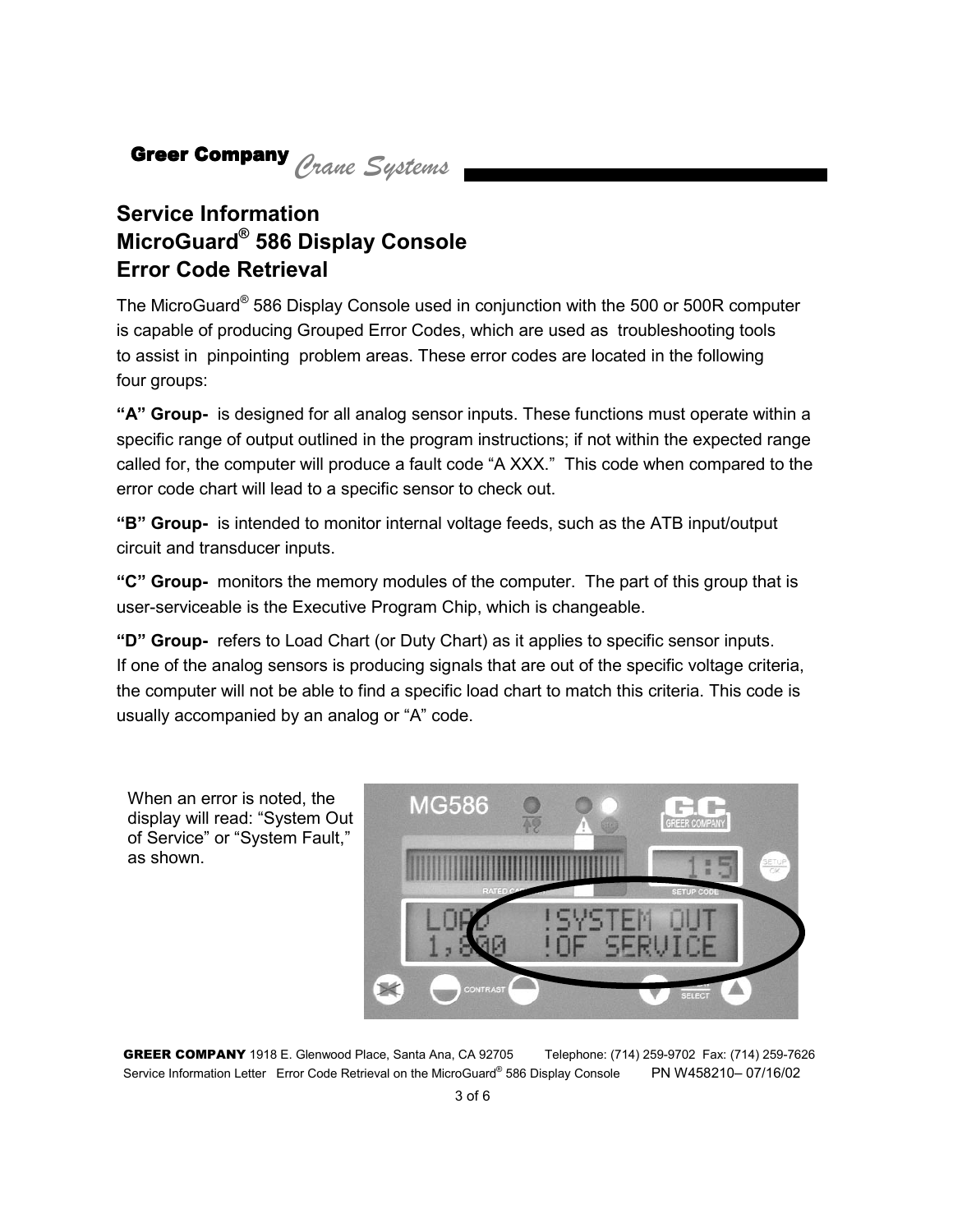When "System Out of Service" or "System Fault" appears on the display screen, press the "**Up**" arrow button to display the specific problem.

**Example:** "Extension Sensor" or "Check FKO," as shown here.



An error can usually be located and defined using the above definitions, but a more complete definition for diagnosis may be required. In this case, press the "SETUP" button on the display. The codes will appear on the screen by group with a code number to define the fault. Proceed to the 586 repair manual for the proper voltages and testing of these faults.



#### **MG 586 Displaying the Error Code Groups**

For code definition, refer to the chart on the following page.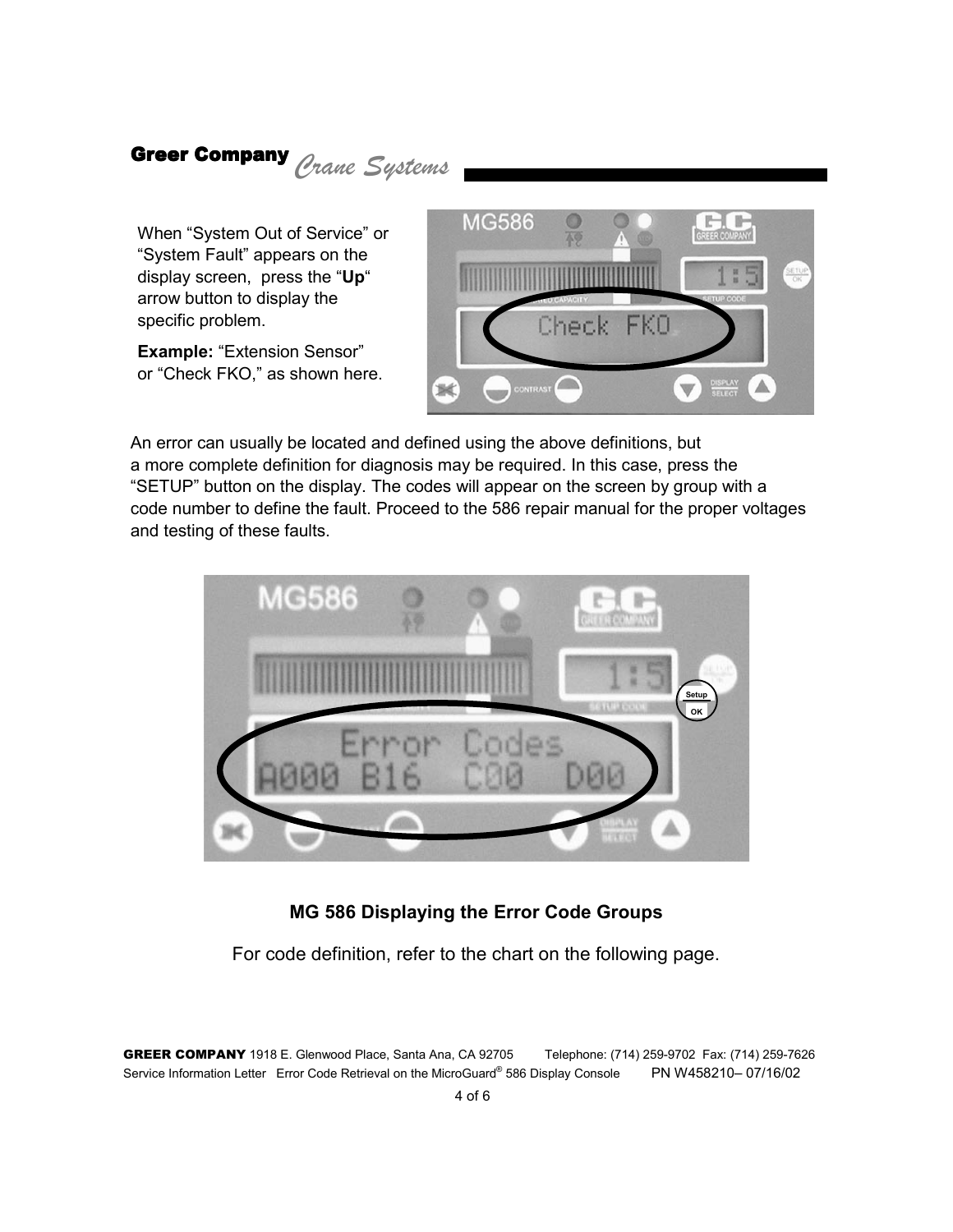#### **Error Codes MG586**

| "A" Group Fault Codes           |                                                       |  |  |
|---------------------------------|-------------------------------------------------------|--|--|
| A <sub>1</sub>                  | TXO Piston Side Pressure Out of Range                 |  |  |
| A2                              | TX1 Rod Side Pressure Out of Range                    |  |  |
| A <sub>4</sub>                  | Extension Sensor Ain2, Out of Range                   |  |  |
| A <sub>8</sub>                  | Boom Angle Sensor, AIN3, Out of<br>Range <sup>'</sup> |  |  |
| "B"<br><b>Group Fault Codes</b> |                                                       |  |  |
| <b>B1</b>                       | ADC1 (Piston Pressure) Not Responding                 |  |  |
| <b>B2</b>                       | ADC2 (Rod Pressure) Not Responding                    |  |  |
| B <sub>8</sub>                  | <b>Bad ATB Feed</b>                                   |  |  |
| <b>B16</b>                      | <b>Bad FKO Feed</b>                                   |  |  |
| "C" Group Faults                |                                                       |  |  |
| C <sub>1</sub>                  | <b>Bad Executive EPROM checksum</b>                   |  |  |
| C <sub>2</sub>                  | <b>Bad Duty ROM Checksum</b>                          |  |  |
| C <sub>4</sub>                  | <b>Bad RAM Test</b>                                   |  |  |
| C16                             | <b>Bad Serial EEPROM Test</b>                         |  |  |
| "D"<br><b>Group Faults</b>      |                                                       |  |  |
| D <sub>1</sub>                  | No Duty Found                                         |  |  |
| D <sub>2</sub>                  | No Duty due to Bad Extension Match                    |  |  |
|                                 |                                                       |  |  |